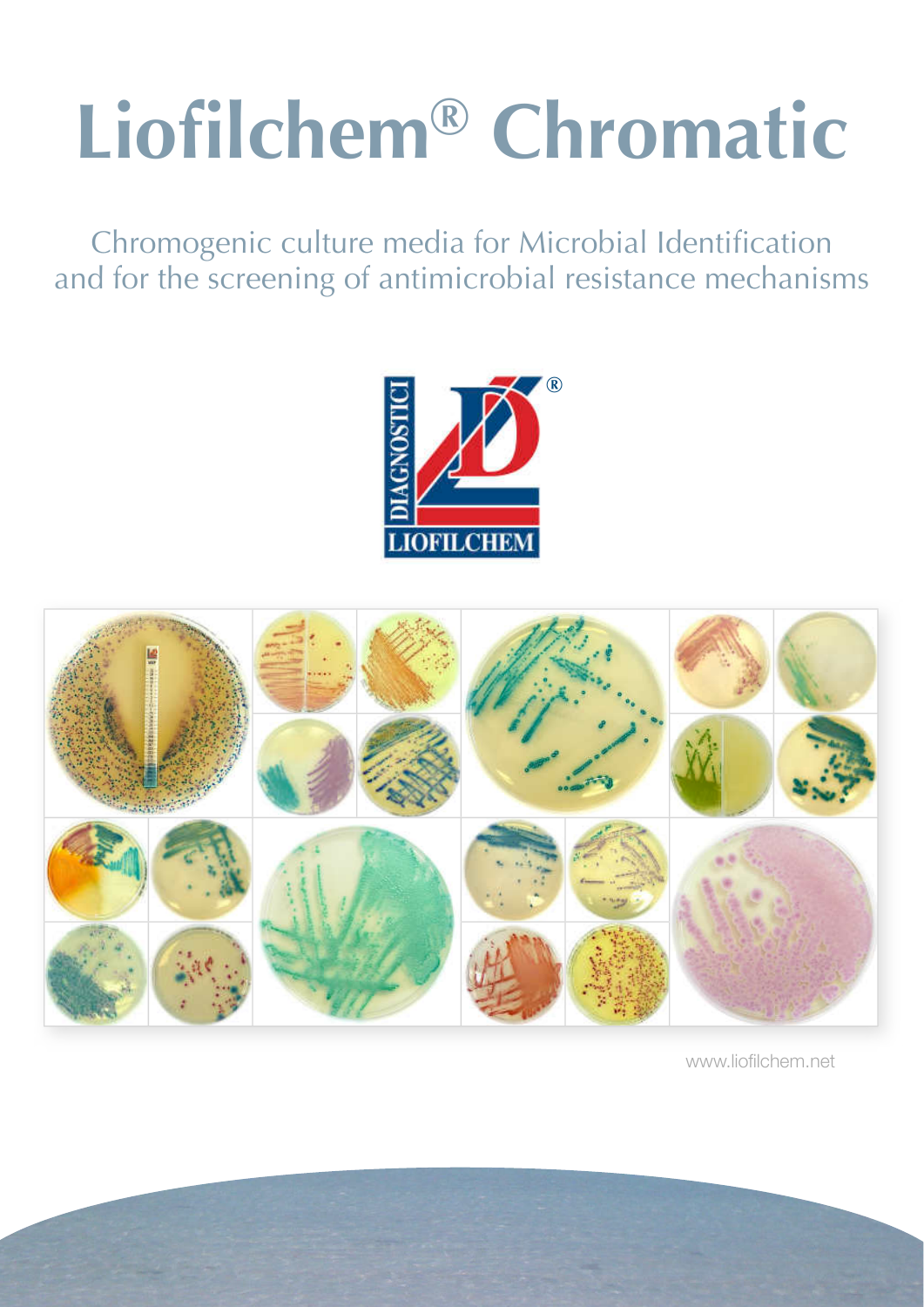

### **LIOFILCHEM® s.r.l.**

Via Scozia, Zona Industriale 64026 Roseto degli Abruzzi (Te) Italy Tel.: +39 0858930745 Fax: +39 0858930330 [www.liofilchem.net](http://www.liofilchem.net) [liofilchem@liofilchem.net](mailto:liofilchem@liofilchem.net)



Liofilchem® and the Liofilchem company logo are registered trademarks of LIOFILCHEM s.r.l.

Since 1983 Liofilchem® s.r.l. has committed its Research and Development department to the production of reliable and high quality bacteriology products.

Our dedication to Customer satisfaction and exceptional manufacturing versatility have granted Liofilchem® continuous growth, as a result of the increasing quality of our products and the worldwide distribution of the Liofilchem® brand name.

Liofilchem® is present in over 80 countries with agents and distributors placing our products in clinical and industrial laboratories around the world.

Our catalogue is comprised of approximately 4000 items basically classified into two main categories, clinical and industrial microbiology.

Liofilchem® manufacturing offers a wide range of items so that our customers can find in us a complete one stop supplier that is always ready to respond to the needs of the ever evolving laboratory market.



and susceptibility testing systems, MIC Test Strip, antibiotic discs in cartridges, dehydrated culture media, selective supplements, ready to use culture media in petri dish, tube, bottle and dip-slide, systems for the chemical and microbial screening in food, bio-indicators for sterilization process control systems. Liofilchem® also performs OEM and Private Label productions.

The complete manufacturing processes and quality control are carried out in house by Liofilchem<sup>®</sup> employees at our two facilities in Roseto degli Abruzzi of total over  $7000 \text{ m}^2$  area. The newest of them was opened last August 2010 and represents the state-of-the-art for the diagnostic manufacturing.

The new Liofilchem<sup>®'s</sup> facility was built according to the latest international recommendations for manufacturers of In-Vitro diagnostics. Moreover, since many of our customers are Pharmaceutical Industries from all over the world, our new production processes closely resemble the highest standard of pharmaceutical companies. As a supplier of pharmaceutical industries, Liofilchem® is constantly subjected to their strictest audits and keen to satisfy their requests.

Liofilchem® is certified ISO 9001 for the Quality Management and ISO 13425 as an IVD manufacturer.





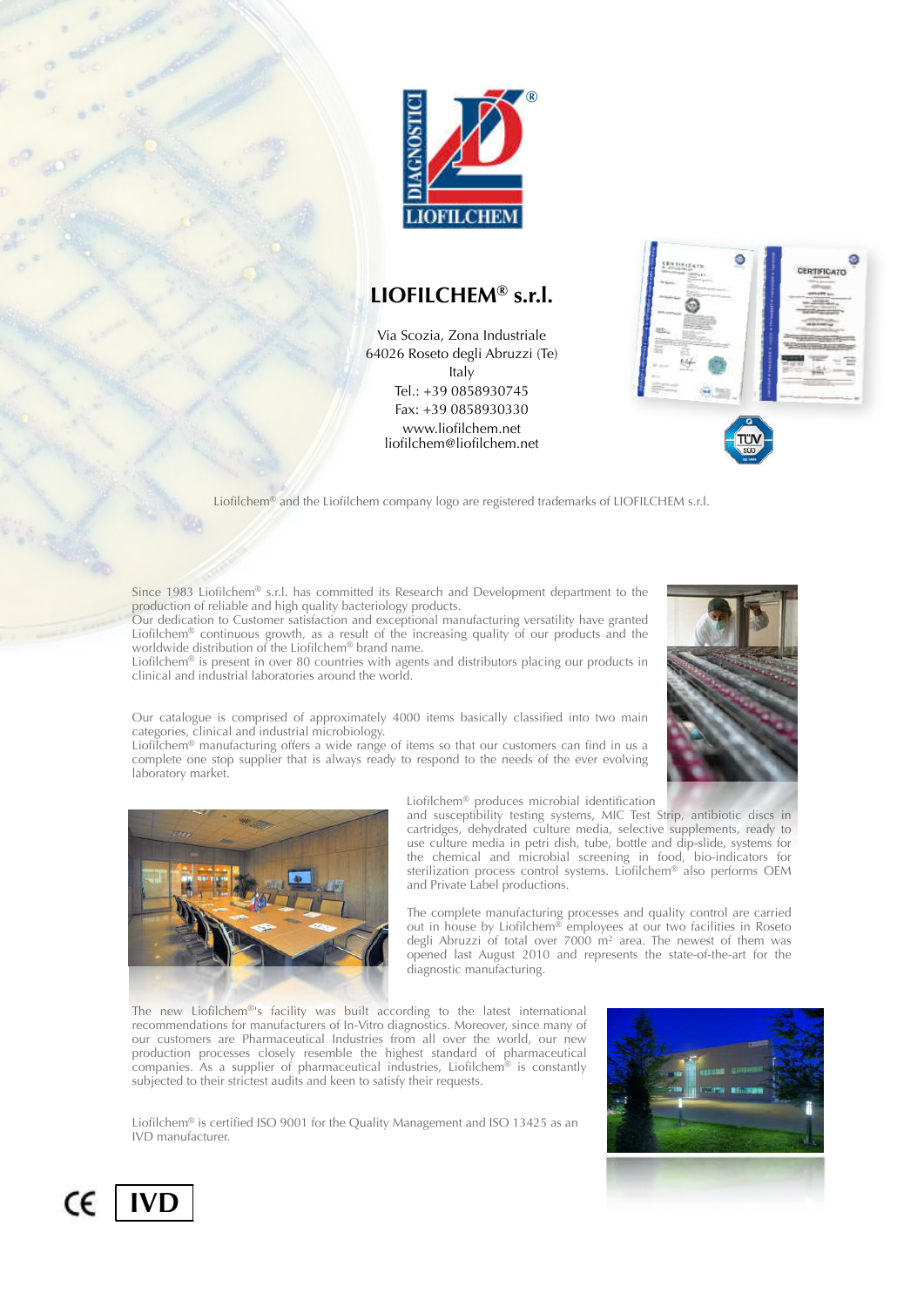## Liofilchem® Chromatic **MH**



### Chromogenic Muller Hinton for presumptive identification and susceptibility testing of various microorganisms from clinical specimens.

In the Intensive Care Unit the mortality rates for VAP, sepsis, surgical site or intra-abdominal, catheter related infections are critically high. site or intra-abdominal, catheter related infections are criticall<br>Direct M.I.C. on CSF, positive blood culture bottles and other Direct M.I.C. on CSF, positive blood culture bottles and other<br>specimens from critical patients and direct M.I.C. on bronchial aspirates from patients with VAP can contribute with timely and aspirates from patients with VAP can contribute<br>essential information to save the life of patients.

| Packaging        | ref.   |
|------------------|--------|
| 20 plates        | 11618  |
| 500 g            | 611618 |
| 100 <sub>g</sub> | 621618 |

### Liofilchem® Chromatic **ESBL**



Selective chromogenic medium for screening Gr Gram- Selective chromogenic medium for<br>negative ESBL-producing bacteria.

ESBL (Extended Spectrum β-Lactamases) are enzymes that confer resistance to penicillins, extended-spectrum third generation cephalosporins (C3G) and monobactams. The ESBL-producing Enterobacteriaceae are responsible of severe hospital-acquired infections. The correct and early detection of ESBL-producing microorganisms is critical for addressing to the most appropriate antimicrobial therapy and avoiding the spread of infections. The Chromatic ESBL medium contains a mixture of chromogenic The Chromatic ESBL medium contains a mixture of chromoge<br>compounds and antibiotics that allow the the growth of ESBLproducing bacteria while inhibit the other bacteria, including the producing bacteria while inhibit the other bacteria, including the<br>ampC-positive. While the AmpC-positive bacteria can still be treated with certain beta-lactamase-stable antibiotics, the presence of an ESBL infection seriously limits treatment options because of the wide resistance acquired. he correct and early detection of ESBL-producir<br>isms is critical for addressing to the most approp<br>al therapy and avoiding the spread of infections. onobactams. The ESBL-producing<br>msible of severe hospital-acquired<br>arly detection of ESBL-producing<br>r addressing to the most appropriate<br>oiding the spread of infections.<br>n contains a mixture of chromogenic

| Packaging           |       |  |
|---------------------|-------|--|
| plates<br>12C<br>∠∪ | 11699 |  |
|                     |       |  |

## Liofilchem® Chromatic **CRE**

Chromatic CRE is a chromogenic screening medium for the detection of carbapenem-resistant Enterobacteriaceae.

Chromatic CRE contains a mixture of carbapenems for screening a wide variety of carbapenem-resistance mechanisms and provides presumptive identification of *E. coli* and the *Klebsiella, Enterobacter, Serratia* and *Citrobacter* (KESC) group directly from clinical specimens. tic CRE is a chromogenic screening medium for<br>ction of carbapenem-resistant<br>acteriaceae.<br>cCRE contains a mixture of carbapenems for screening a<br>ty of carbapenem-resistance mechanisms and provides<br>we identification of *E*.

Carbapenems, successfully used to treat multi-resistant Gr Gram-negative bacterial infections, including ESBL positive strains, are not efficacious against the Enterobacteriaceae resistant to carbapenems, thus generating a significant risk of hospital-acquired infections.

| Packaging | ret.  |  |
|-----------|-------|--|
| 20 plates | 11619 |  |



CRE-positive *Klebsiella pneumoniae* + CRE-positive *Escherichia coli*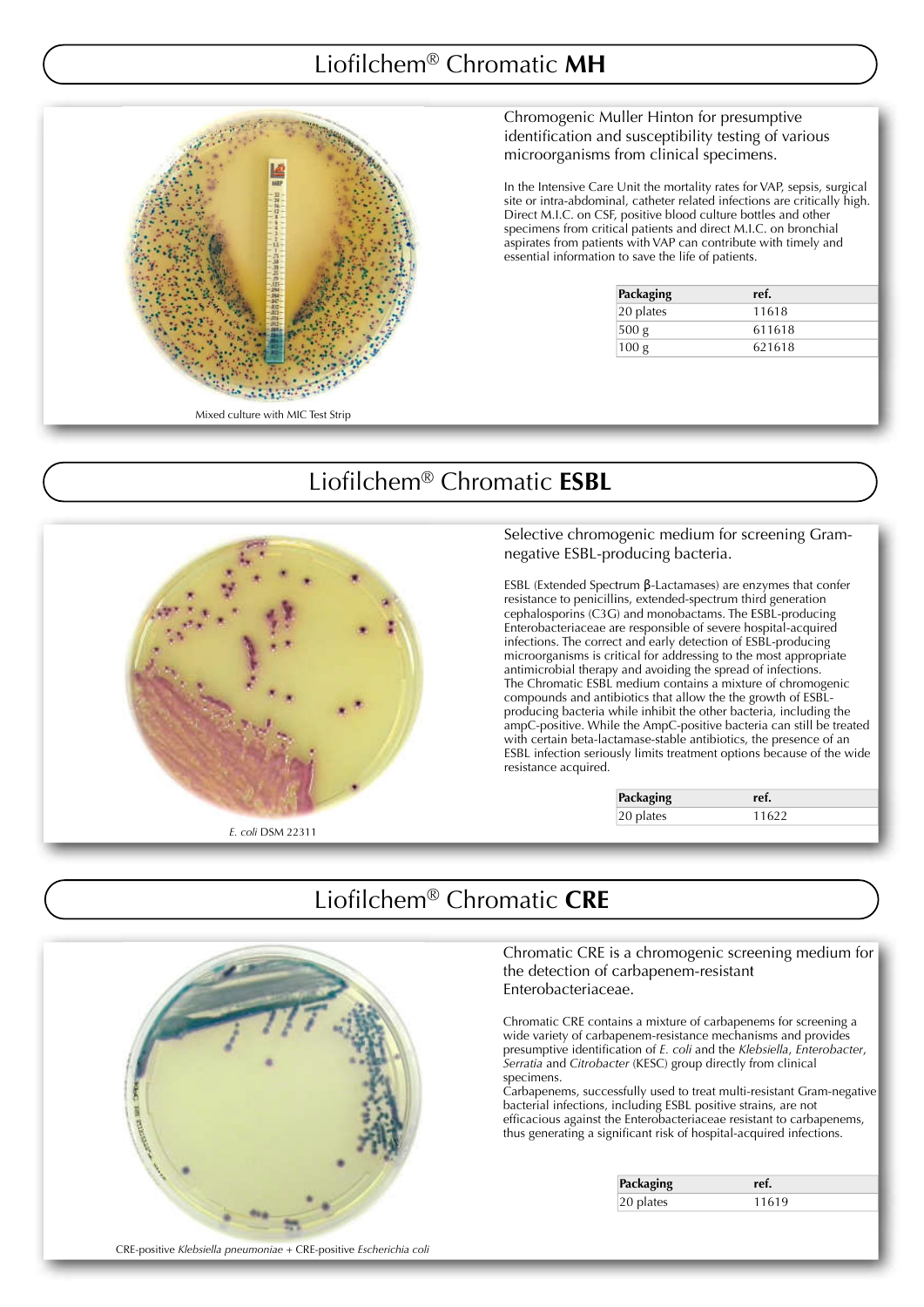## Liofilchem® Chromatic **VRE**



#### Chromogenic medium for screening vancomycinresistant enterococci.

Chromatic VRE contains a mixture of antibiotics including vancomycin for screening Vancomycin-resistant enterococci (VRE) vancomycin for screening Vancomycin-resistant enterococci (VRE)<br>and provides presumptive identification of *Enterococcus faecium* and *Enterococcus faecalis*  directly from clinical specimens. of nosocomial infections.

VRE have recently been recognized as one of the most severe cause<br>of nosocomial infections.<br>An intrinsic resistance (vanC, vanD, vanE, vanF etc) is found in *E*. An intrinsic resistance (vanC, vanD, vanE, vanF etc) is found in *E*. *gallinarum* and *E. casselifla casseliflavus/E. flavescens* and sho shows low resistance to vancomycin. Instead, an acquired resistance of vancomycin in to vancomycin. Instead, an acquired resistance of vancomycin in<br>enterococci (vanA & vanB types) is mostly detected in *E. faecium* and *E. faecalis*.

The prompt detection of Vancomycin-resistance of *E. faecium* and *E. faecalis* is basic for avoiding the spread of this resistance to more virulent such as *S. aureus* .

> Packaging ref. 20 plates 11621

## Liofilchem® Chromatic **MRSA**



### Selective chromogenic medium for isolating methicillin- resistant *Staphylococcus aureus*

Methicillin resistant *Staphylococcus aureus* (MRSA) caused an increasing number of hospital infections in the recent y A wide range of antimicrobial compounds, including the beta-lactam antibiotics, result unsuccessful for treating the methicillin resistant *S. aureus*. illin- resistant *Staphylococcus aureus*.<br>lin resistant *Staphylococcus aureus* (MRSA) cau<br>ng number of hospital infections in the recent y<br>ange of antimicrobial compounds, including th years.

| Packaging                    | ref.   |  |
|------------------------------|--------|--|
| 20 plates                    | 10599  |  |
| 500 <sub>g</sub>             | 610615 |  |
| 100 <sub>g</sub>             | 620615 |  |
| Chromatic MRSA<br>supplement |        |  |
| $10$ vials                   | 81078  |  |

## Liofilchem® Chromatic **MRSA/Staph aureus**

**College** methicillin-resistant *Staphylococcus aureus*

Double selective chromogenic plate for isolating and differentiating MRSA from MSSA.

CHROMATIC STAPH AUREUS medium has a clear appearance and light amber color, and is used for *Staphylococcus aureus* isolation. CHROMATIC MRSA medium has an opaque and cloudy appearance and light beige color, and is used for methicillin- resistant , Staphylococcus aureus *isolation*.

| Packaging    |
|--------------|
| $ 20$ plates |

18007

ref.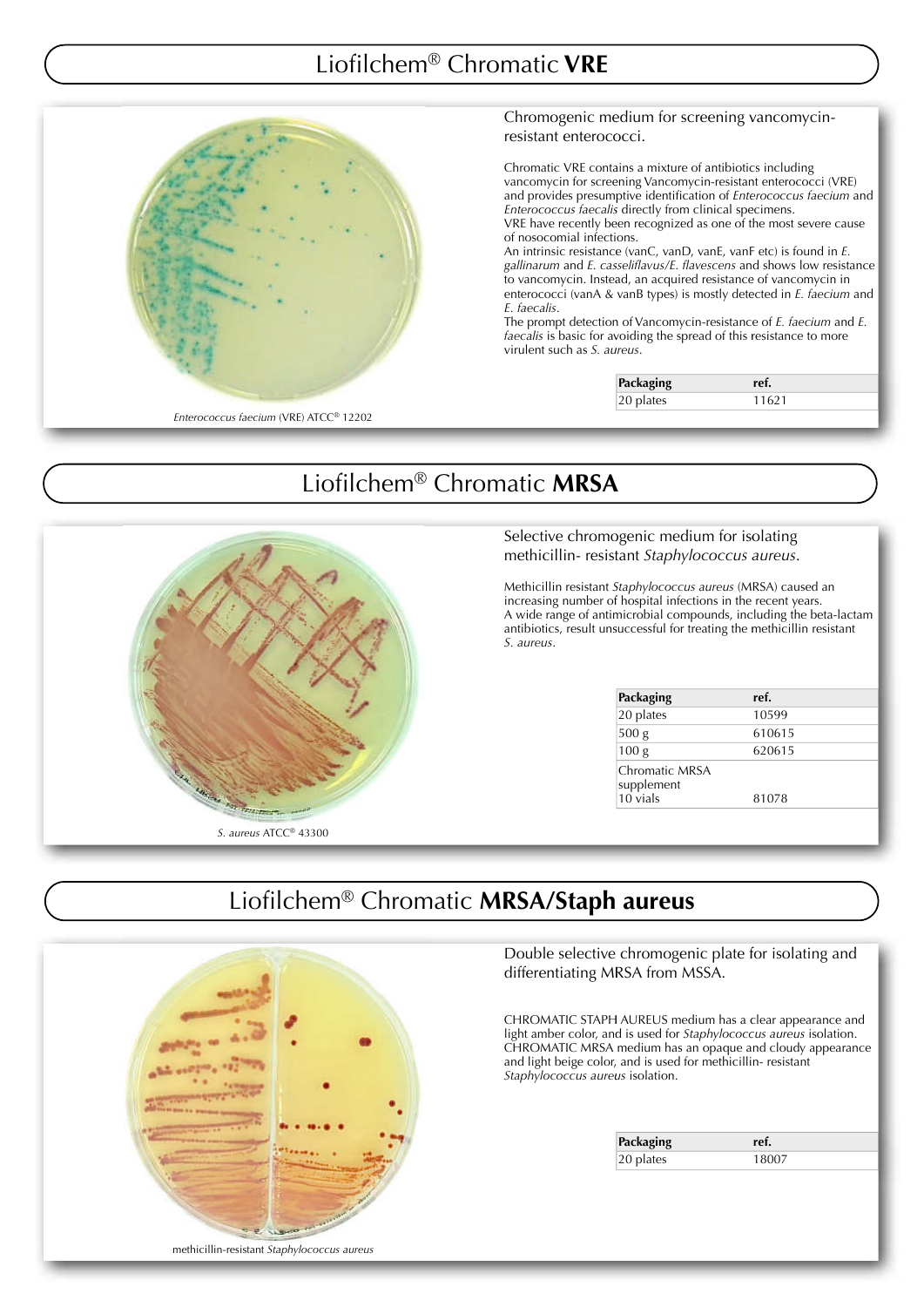## Liofilchem® Chromatic **Staph aureus**



Selective chromogenic medium for isolating *Staphylococcus aureus.* 

*Staphylococcus aureus* is a one of the most commonly found bacteria. *Staphylococcus aureus* can be pyogenic and toxinogenic, it is a commensal human germ (half of the population hosts *S. aureus*). It is also often detected in in clinical specimens and food. *Staphylococcus aureus* today is a serious and diffused health problem.

| Packaging                                   | ref.   |  |
|---------------------------------------------|--------|--|
| 20 plates                                   | 11616  |  |
| 6 bottles x 100 mL                          | 481160 |  |
| 500 <sub>g</sub>                            | 610616 |  |
| 100 <sub>g</sub>                            | 620616 |  |
| Chromatic STAPH<br><b>AUREUS</b> supplement |        |  |
| 10 vials                                    | 81085  |  |

## Liofilchem® Chromatic **Strepto B**



Selective and differential chromogenic medium for isolating Group B streptococci ( *Streptococcus agalactiae*).

*Streptococcus agalactiae* (GBS) is the main cause of infection in new born of industrialized countries. The risk of infection arises in born of industrialized countries. The risk of infection a<br>pregnant women with a vaginal colonization by GBS.

| Packaging          | ref.   |
|--------------------|--------|
| 20 plates          | 11617  |
| 6 bottles x 100 mL | 481180 |
| 500 g              | 610617 |
| 100 <sub>g</sub>   | 620617 |

## Liofilchem® Chromatic **Detection**



### Chromogenic medium for enumeration and identification of microorganisms from urinary specimens and food.

The Chromatic DETECTION allows an easy and reliable differentiation of a wide range of species, complete in case of urine samples. The addition of various antibiotics to the Chromatic DETECTION medium is also useful for the detection of critical nosocomial and multiple resistant microorganisms. DN allows<br>ange of sp<br>various ant

| Packaging          | ref.   |
|--------------------|--------|
| 20 plates          | 11611  |
| 6 bottles x 100 mL | 481130 |
| 500 g              | 610612 |
| 100 <sub>g</sub>   | 620612 |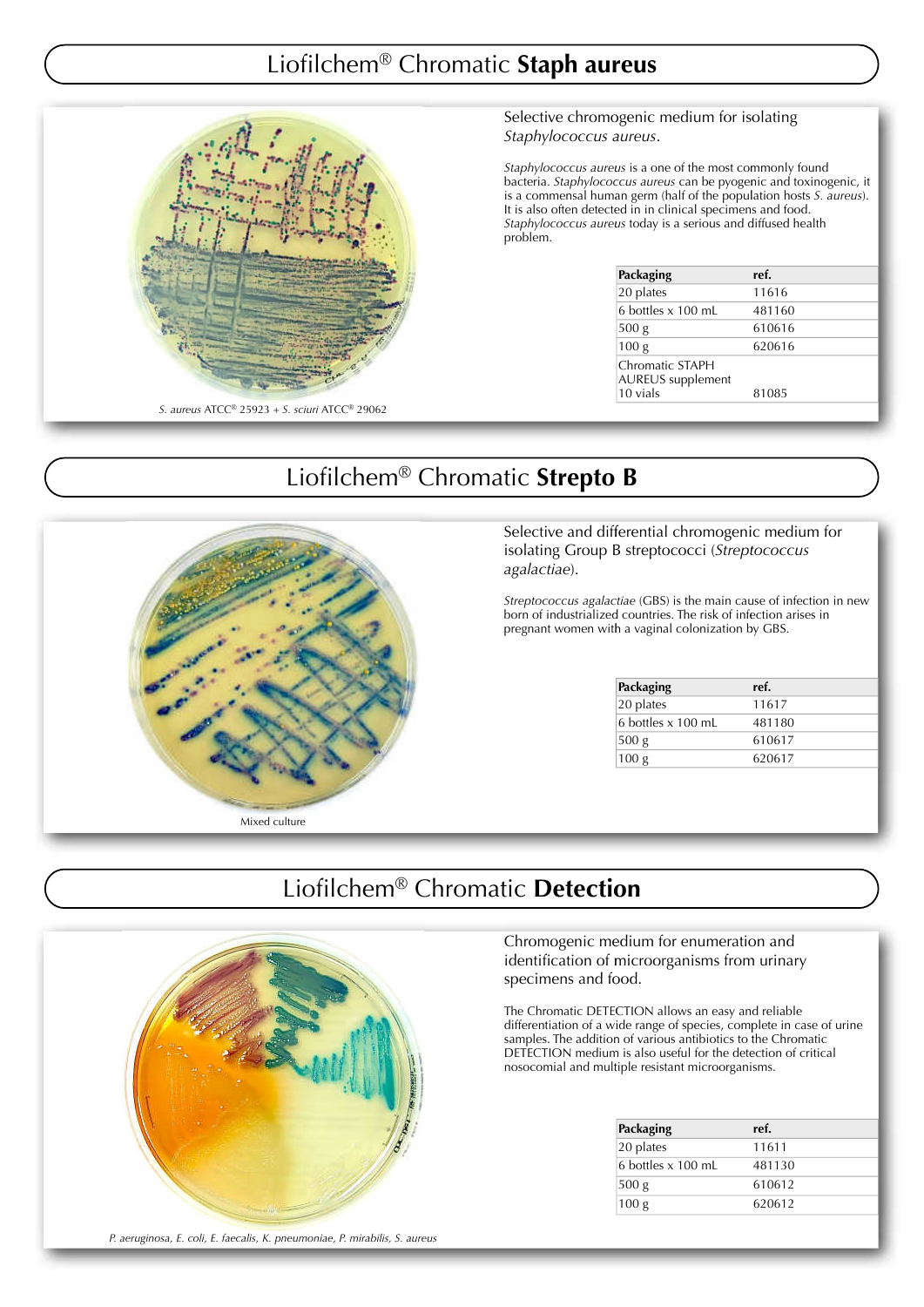## Liofilchem® Chromatic **Candida**



Selective chromogenic medium for isolating and Selective chromogenic medium<br>differentiating *Candida* species.

*Candida* species are often responsible of serious nosocomial and systemic fungal infections.

Candida species are usual commensal yeasts present in the human Candida species are usual commensal yeasts present in the hur<br>skin, gastro-intestinal tract and vagina, which can occasionally become opportunistic pathogens.

| Packaging          | ref.   |  |
|--------------------|--------|--|
| 20 plates          | 11612  |  |
| 6 bottles x 100 mL | 481110 |  |
| 500 g              | 610613 |  |
| 100 <sub>g</sub>   | 620613 |  |
| 20 plates 60 mm    | 163692 |  |

## Liofilchem® Chromatic **Coli Coliform**



Selective chromogenic medium for *E. coli* and coliforms isolation and enumeration in foods and water.

The detection of *E*. *coli* and coliforms is one of the main criteria to define the quality of water and food. Drinking water can be contaminated by E.coli following a period of intense rains, or because of an insufficient treatment. Coliforms, lactose fermenting Enterobacteriacae, are bacteria found in the intestinal flora of blooded animals, in soil and w water. *Escherichia coli* and thermotoler Escherichia coli and thermotolerant Klebsiella are common<br>responsible of fecal contaminations, through animal waste. ains, or because of an insufficient treatment.<br>is, lactose fermenting Enterobacteriacae, are bacteria<br>testinal flora of blooded animals, in soil and water.<br>*hia coli* and thermotolerant Klebsiella are commonly

| Packaging          | ref.   |
|--------------------|--------|
| 20 plates          | 11613  |
| 6 bottles x 100 mL | 481120 |
| 500 g              | 610610 |
| 100 <sub>g</sub>   | 620610 |
| 20 plates 60 mm    | 163702 |

## Liofilchem® Chromatic **E.coli O157**

Selective chromogenic medium for detecting O157*.*

*Escherichia coli* O157:H7 causes severe foodborne illness, and is a *Escherichia coli* O157:H7 causes severe foodborne illness, and i<br>member of a class of pathogenic *E. coli* known as verocytotoxin producing *E. coli* (VTEC).

Infection often leads to hemorrhagic diarrhea, and occasionally to kidney failure, especially in young children and elderly persons. Transmission is via the fecal-or ansmission fecal-oral route, and most illness has been associated with eating undercooked, contaminated ground beef, kidney failure, especially in young children and elderly p<br>Transmission is via the fecal-oral route, and most illness ł<br>associated with eating undercooked, contaminated groun<br>swimming in or drinking contaminated water, and contaminated vegetables. romogenic medium for detecting *E. coli*<br>
CO157:H7 causes severe foodborne illness, and i<br>
ass of pathogenic *E. coli* known as verocytotoxin<br> *li* (VTEC).<br>
leads to hemorrhagic diarrhea, and occasionally<br>
sepecially in yo

| Packaging        | ref.   |  |
|------------------|--------|--|
| 20 plates        | 11610  |  |
| 500 g            | 610614 |  |
| 100 <sub>g</sub> | 620614 |  |

*Escherichia coli* O157:H7 ATCC® 35150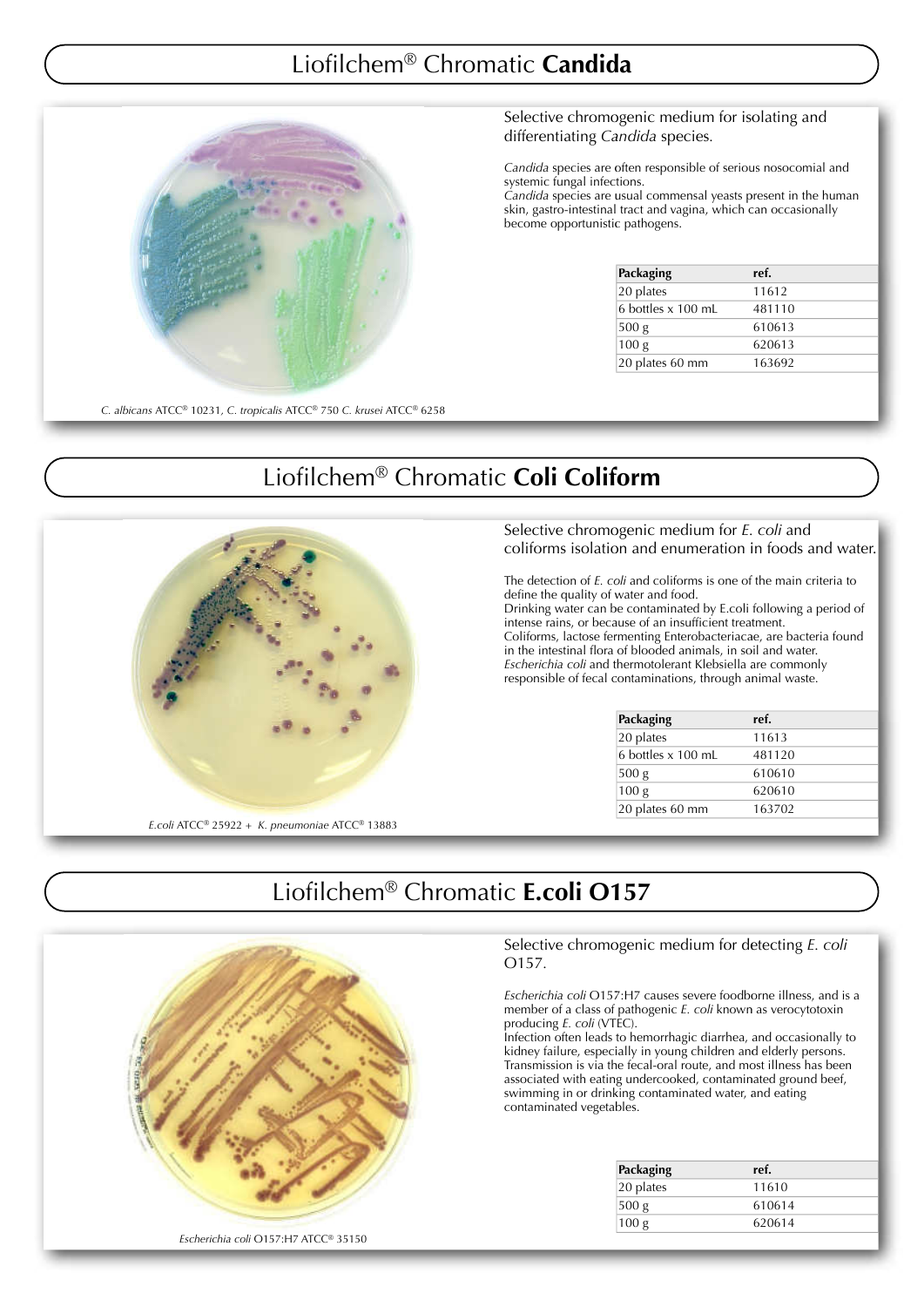## Liofilchem® Chromatic **Salmonella**



Selective chromogenic medium for isolating and Selective chromogenic mediui<br>differentiating *Salmonella* spp.

Salmonella spp. is found in the environment and in cold- and warmblooded animals including humans. *Salmonella* spp. causes typhoid fever, paratyphoid fever, and foodborne illness. fever, paratyphoid fever, and foodborne illness.<br>*Salmonella* infections are zoonotic and can be transferred between

humans and nonhuman animals. Infections are also caused b by ingestion of contaminated food and are particularly hazardous in older adults and those who are immunocompromised.

| Packaging                  | ref.   |
|----------------------------|--------|
| 20 plates                  | 11614  |
| 6 bottles x 100 mL         | 481140 |
| 500 <sub>g</sub>           | 610611 |
| 100 <sub>g</sub>           | 620611 |
| <b>TWEEN 20 Supplement</b> |        |
| $2 \times 50$ ml.          | 80032  |

## Liofilchem® **OA Listeria agar**



Selective differential chromogenic medium for detecting and counting *Listeria monoc monocytogenes* from food samples (ISO 11290) .

Listeria monocytogenes is one of the most virulent foodborne pathogens, responsible for an increasing amount of deaths w worldwide annually. Listeriosis is the major cause of death among foodborne . bacterial pathogens.

Infections by Listeria monocytogenes can happen in any stages of food processing. *Listeria monoc monocytogenes* can be found in the fecal matter, soil and waste w aste waters.

| Packaging                  | ref.   |  |
|----------------------------|--------|--|
| 20 plates                  | 10620  |  |
| 500 <sub>g</sub>           | 610601 |  |
| 100 <sub>g</sub>           | 620601 |  |
| O A LISTERIA<br>supplement |        |  |
| $(4+4) \times 500$ mL      | 81074  |  |

## Liofilchem® **TBX agar**



### Selective chromogenic medium for detecting and Selective chromogenic medium for detecting and<br>enumerating *E. coli* in food according to ISO 16649.

X-glucuronide, contained in the TBX agar formulation, is the chromogenic agent that allows the determination of the  $β$ -Dglucuronidase activity, which is a highly specific enzyme for *E. coli.* Gram-positive bacteria are inhibited by bile salts.

| Packaging                 | ref.   |  |
|---------------------------|--------|--|
| 20 plates                 | 10522  |  |
| 6 bottles $\times$ 100 mL | 432300 |  |
| 500 g                     | 610224 |  |
| 100 g                     | 620224 |  |

*E.coli* ATCC® 25922